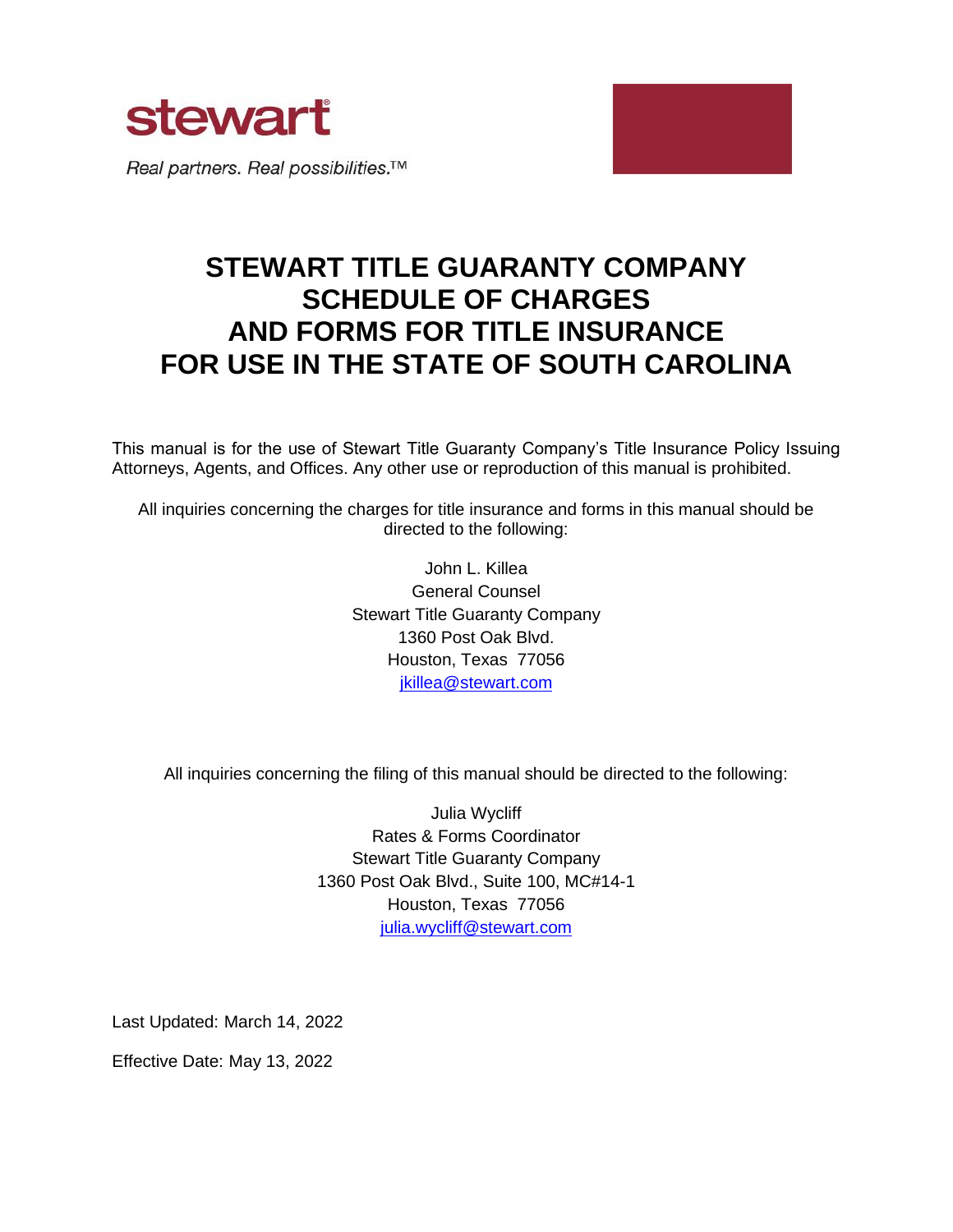# **TABLE OF CONTENTS**

| B. |                   |                                                                      |  |  |
|----|-------------------|----------------------------------------------------------------------|--|--|
| C. |                   |                                                                      |  |  |
|    |                   |                                                                      |  |  |
|    |                   |                                                                      |  |  |
|    |                   |                                                                      |  |  |
|    | 1.                |                                                                      |  |  |
|    | 2.                | ALTA Expanded Coverage Residential Loan Policies and ALTA Short Form |  |  |
|    | 3.                |                                                                      |  |  |
|    | 4.                |                                                                      |  |  |
|    | 5.                |                                                                      |  |  |
|    | 6.                |                                                                      |  |  |
|    | 7 <sub>1</sub>    |                                                                      |  |  |
|    | 8.                |                                                                      |  |  |
| E. |                   |                                                                      |  |  |
| Е. |                   |                                                                      |  |  |
|    |                   |                                                                      |  |  |
|    |                   |                                                                      |  |  |
|    | 2.                |                                                                      |  |  |
|    | 3.                |                                                                      |  |  |
| Н. |                   |                                                                      |  |  |
|    | <b>SCHEDULE A</b> |                                                                      |  |  |

#### SPECIAL PRODUCTS AVAILABLE FOR STEWART TITLE GUARANTY COMPANY ISSUANCE IN THE STATE OF SOUTH CAROLINA

| 11 Secondary Market Short Form Residential Loan Policy One-to-Four Family 11 |  |
|------------------------------------------------------------------------------|--|
|                                                                              |  |
|                                                                              |  |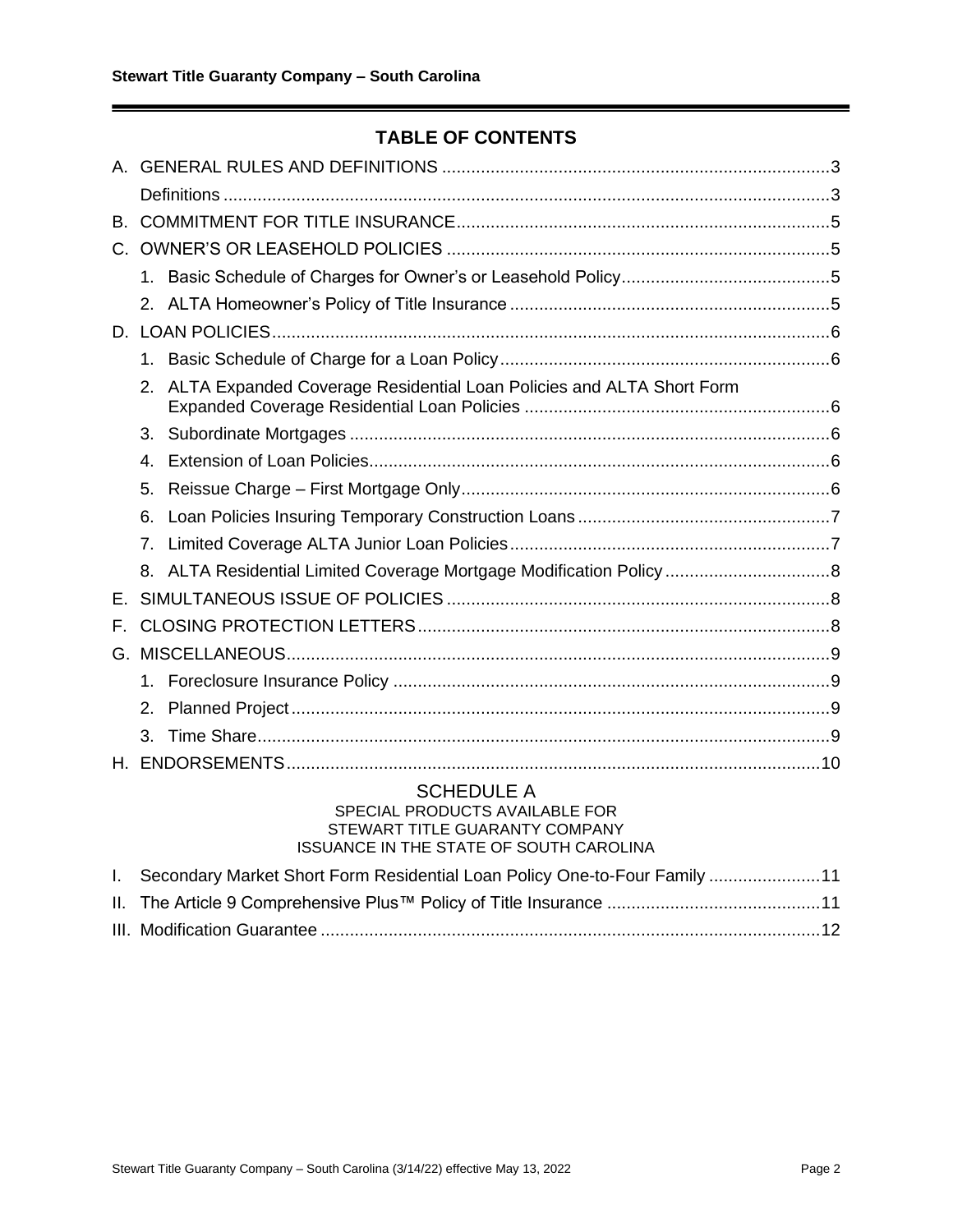# **SOUTH CAROLINA TITLE INSURANCE MANUAL OF CHARGES**

# <span id="page-2-0"></span>**A. GENERAL RULES AND DEFINITIONS**

**Thank you** for using Stewart Title Guaranty Company ("Stewart" or "Underwriter") for your title insurance needs. The charges quoted herein include all title insurance charges, including gross premium (risk rate) which is charged for and remitted to Stewart for the hazards assumed in the issuance of its title insurance policies.

The charges set forth herein shall be observed by all policy issuing attorneys, agents, and offices except when a deviation charge has been filed and approved by the Department of Insurance of the State of South Carolina.

Charges are applicable to units of insurance in multiples of \$1,000 or fractions thereof.

The charges herein quoted are for title insurance only and do not include charges for searches, abstracts, attorney's fees, escrow, or closing service performed and charged for by local attorneys, abstractors, and title companies. The charges are minimum charges, and additional charges shall be made when unusual conditions of title exist or when special risks are insured. In the event such charges are made agreement thereto must be obtained in advance from the person or entity obligated pay all or any part of such charges.

Notwithstanding the fees, charges and/or rates in the filings by Stewart, special pricing consideration may be given by Underwriter on transactions involving policies aggregating \$20,000,000 or more on a single risk, based on various factors including geographic location, competitive environment, expenses, reinsurance requirements and other reasonable considerations, but in no event shall the charge be less than \$0.35 per thousand dollars of liability. Before agreeing or committing to issue a title insurance policy in such transactions, Underwriter shall require that the gross premium (risk rate) to Stewart, net of reinsurance costs and net of that portion of the charge to the public retained by Stewart's title insurance agent, be no less than \$.35 per \$1,000 of retained liability.

| <b>TERM</b>                                | <b>DEFINITION</b>                                                                                                                                                                                                                                                                                                                                                                                                                                                           |  |  |
|--------------------------------------------|-----------------------------------------------------------------------------------------------------------------------------------------------------------------------------------------------------------------------------------------------------------------------------------------------------------------------------------------------------------------------------------------------------------------------------------------------------------------------------|--|--|
| <b>ALTA</b>                                | American Land Title Association                                                                                                                                                                                                                                                                                                                                                                                                                                             |  |  |
| <b>Basic Schedule of</b><br><b>Charges</b> | The charge to be applied for any standard coverage title policy when no discount or<br>reissue rate is available.                                                                                                                                                                                                                                                                                                                                                           |  |  |
| Charge                                     | The rate for a title insurance policy or endorsement. A charge does not include the<br>abstracting, searching and examination fee. As used herein, a charge does not<br>include any settlement fee, trustee fee, attorney fee, surveying fee, inspection fee,<br>document fee, closing fee, escrow fee or any other fee associated with escrow. A<br>charge for an endorsement may be reduced based on any permitted reduction to a<br>policy as stated within this manual. |  |  |
| <b>Commercial</b>                          | "Commercial policies" includes bulk purchase or refinance of multiple residential<br>dwellings, multi-family structures intended for the use of 5+ families, undeveloped<br>lots, or real estate intended principally for business, commercial, industrial,<br>religious, educational or agricultural purposes even if some portion of the real estate<br>is used for residential purposes.                                                                                 |  |  |
| <b>Construction Loan</b>                   | A loan for the purpose of construction of on-site improvements to the property to be<br>insured. The term does not include a loan for off-site improvements such as streets<br>and utilities.                                                                                                                                                                                                                                                                               |  |  |
| <b>Extended Coverage</b>                   | The deletion of part or all of the standard exception from coverage. Extended<br>Coverage may also be created by issuing certain endorsements. An endorsement<br>creating Extended Coverage that provides additional affirmative assurances<br>requires an additional charge for both the Extended Coverage as well as the charge<br>for the endorsement                                                                                                                    |  |  |
| <b>Fair Value</b>                          | The sale price, including any encumbrances being assumed by the buyer, except<br>that where no sale is involved, the Fair Value is determined based on available<br>information, but in no event is less than the sum of all the monetary encumbrances<br>to which the title is subject.                                                                                                                                                                                    |  |  |

#### <span id="page-2-1"></span>**Definitions**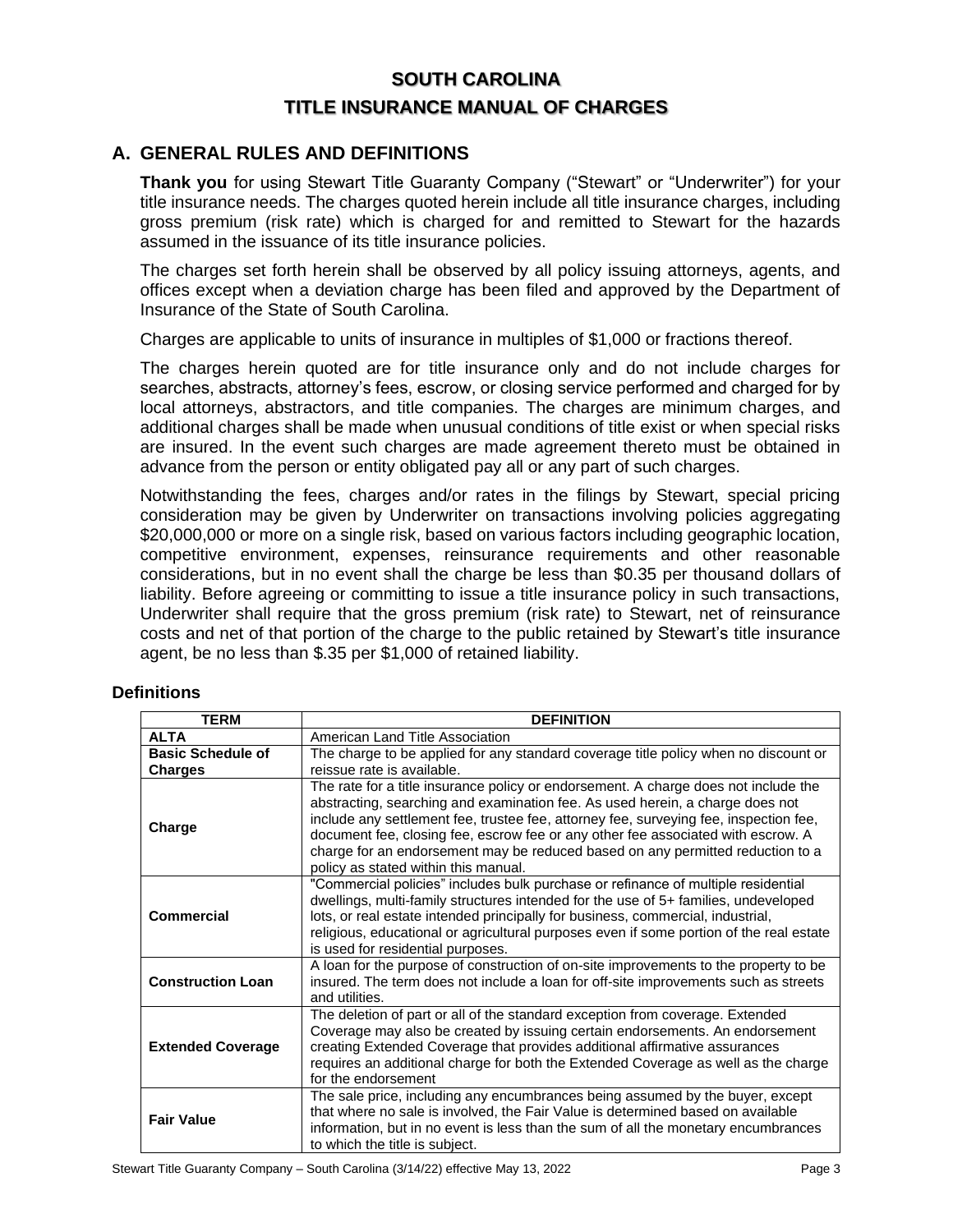| <b>TERM</b>                                                                                             | <b>DEFINITION</b>                                                                                                                                                                                                                                                                                                                                                                                                                                                                                                                                                                                                                                                                                                                                                                                                                                              |
|---------------------------------------------------------------------------------------------------------|----------------------------------------------------------------------------------------------------------------------------------------------------------------------------------------------------------------------------------------------------------------------------------------------------------------------------------------------------------------------------------------------------------------------------------------------------------------------------------------------------------------------------------------------------------------------------------------------------------------------------------------------------------------------------------------------------------------------------------------------------------------------------------------------------------------------------------------------------------------|
| <b>Full Principal Debt</b>                                                                              | The amount of an Insured Mortgage that is secured by land less any of the debt<br>secured by personal property or uninsured real property interests.                                                                                                                                                                                                                                                                                                                                                                                                                                                                                                                                                                                                                                                                                                           |
| <b>Full Value of Land</b>                                                                               | The actual purchase price or, if no sale is involved, the full reasonable value as may<br>be agreed upon between the insurer and the proposed Insured. On leasehold<br>estates, the full value of the land is the aggregate of the rentals payable under the<br>primary term of the lease or the full value of the land as herein defined, whichever is<br>less.                                                                                                                                                                                                                                                                                                                                                                                                                                                                                               |
| <b>Homeowner's Policy</b><br>aka Enhanced Policy                                                        | The American Land Title Association Homeowner's Policy of Title Insurance.                                                                                                                                                                                                                                                                                                                                                                                                                                                                                                                                                                                                                                                                                                                                                                                     |
| <b>Increased Liability</b><br><b>Amount</b>                                                             | Amount in excess of the original policy amount.                                                                                                                                                                                                                                                                                                                                                                                                                                                                                                                                                                                                                                                                                                                                                                                                                |
| <b>Insured</b>                                                                                          | The person or entity named as the Insured in the policy of title insurance or other<br>indemnity                                                                                                                                                                                                                                                                                                                                                                                                                                                                                                                                                                                                                                                                                                                                                               |
| Land, Premises, or<br><b>Property</b>                                                                   | The property described in Schedule A of a title insurance policy or commitment<br>including any improvements affixed thereto which by operation of law constitute real<br>property. The property described in Schedule A may be limited by exception as set<br>out in Schedule B of the title insurance policy or commitment                                                                                                                                                                                                                                                                                                                                                                                                                                                                                                                                   |
| <b>Loan Policy</b>                                                                                      | A title insurance policy insuring a lender or assignee/successor of a lender.                                                                                                                                                                                                                                                                                                                                                                                                                                                                                                                                                                                                                                                                                                                                                                                  |
|                                                                                                         | A determination based on whether a minimal risk or no risk is involved in the<br>issuance of a title insurance policy or endorsement to a policy. The determination of<br>No Material Risk Factors is based on the evaluation of the following factors:<br>(1) whether a notice has been filed on the State Construction Registry indicating<br>construction has commenced prior to the recording of the insured security;                                                                                                                                                                                                                                                                                                                                                                                                                                     |
| <b>Material Risk Factors</b>                                                                            | (2) whether any mechanics' liens have been recorded within 1 year of the<br>commitment;                                                                                                                                                                                                                                                                                                                                                                                                                                                                                                                                                                                                                                                                                                                                                                        |
|                                                                                                         | (3) whether a recent survey meeting the minimum detail standards of the<br>ALTA/National Society of Professional Surveyors has been conducted showing no<br>encroachment, boundary conflict, overlap and the ease of finding a government<br>monument:                                                                                                                                                                                                                                                                                                                                                                                                                                                                                                                                                                                                         |
|                                                                                                         | (4) whether the land has been recently subdivided into a platted subdivision or<br>regularly surveyed tract.                                                                                                                                                                                                                                                                                                                                                                                                                                                                                                                                                                                                                                                                                                                                                   |
| <b>Minimum Charge</b>                                                                                   | The minimum charged to an applicant or Insured shall be the lowest charge shown<br>in the Basic Schedule of Charges in each of the foregoing pricing charts.                                                                                                                                                                                                                                                                                                                                                                                                                                                                                                                                                                                                                                                                                                   |
| Mortgage                                                                                                | A transfer of an interest in land, other than in trust, to secure performance of the<br>obligation to pay back the indebtedness. The form of the mortgage may be a<br>mortgage or other security instrument relating, at least in part, to land                                                                                                                                                                                                                                                                                                                                                                                                                                                                                                                                                                                                                |
| <b>Owner's Policy</b>                                                                                   | A title insurance policy insuring an owner, optionee, vendee, or lessee.                                                                                                                                                                                                                                                                                                                                                                                                                                                                                                                                                                                                                                                                                                                                                                                       |
| <b>Policy Form</b>                                                                                      | Any title insurance policy or guarantee form filed by Stewart with the Commissioner<br>of Insurance of this State.                                                                                                                                                                                                                                                                                                                                                                                                                                                                                                                                                                                                                                                                                                                                             |
| <b>Residential</b>                                                                                      | "Residential policies" for the purposes of insurance rates only mean title insurance<br>policies that insure the title to real property having a single house, individual<br>condominium unit, mobile home permanently affixed to real estate, or other dwelling<br>unit intended primarily for the occupancy of from one to four (1-4) families or a<br>single residential lot upon which the purchaser intends to build a one to four family<br>dwelling.                                                                                                                                                                                                                                                                                                                                                                                                    |
| <b>Simultaneous Issue</b>                                                                               | The issuance of two or more policies on identical land out of the same transaction.<br>The effective dates of the policies do not have to be the same in order to qualify for<br>a simultaneous issue ; however, if the effective dates are not the same, these<br>policies must have been able to have been issued the same date and a<br>commitment to insure each interest insured must have been issued at the time of<br>the consummation of the transaction.                                                                                                                                                                                                                                                                                                                                                                                             |
| <b>Standard Coverage</b><br><b>Owner's Policy and</b><br><b>Standard Coverage</b><br><b>Loan Policy</b> | This refers to a title insurance policy that includes the standard regional exceptions<br>in Schedule B of the Policy. American Land Title Association Owner's policies, and<br>American Land Title Association Loan Policies with the following exceptions in<br>Schedule B:<br>1) Rights or claims of parties in possession not shown by the Public Records.<br>2) Easements, or claims of easement, not shown by the Public Records.<br>3) Encroachments, overlaps, boundary line disputes, or other matters which would<br>be disclosed by an accurate survey or inspection of the Land.<br>4) Any lien, or right to a lien, for services, labor, or material heretofore or hereafter<br>furnished, imposed by law and not shown by the Public Records.<br>5) Taxes or special assessments which are not shown as existing liens by the<br>Public Records. |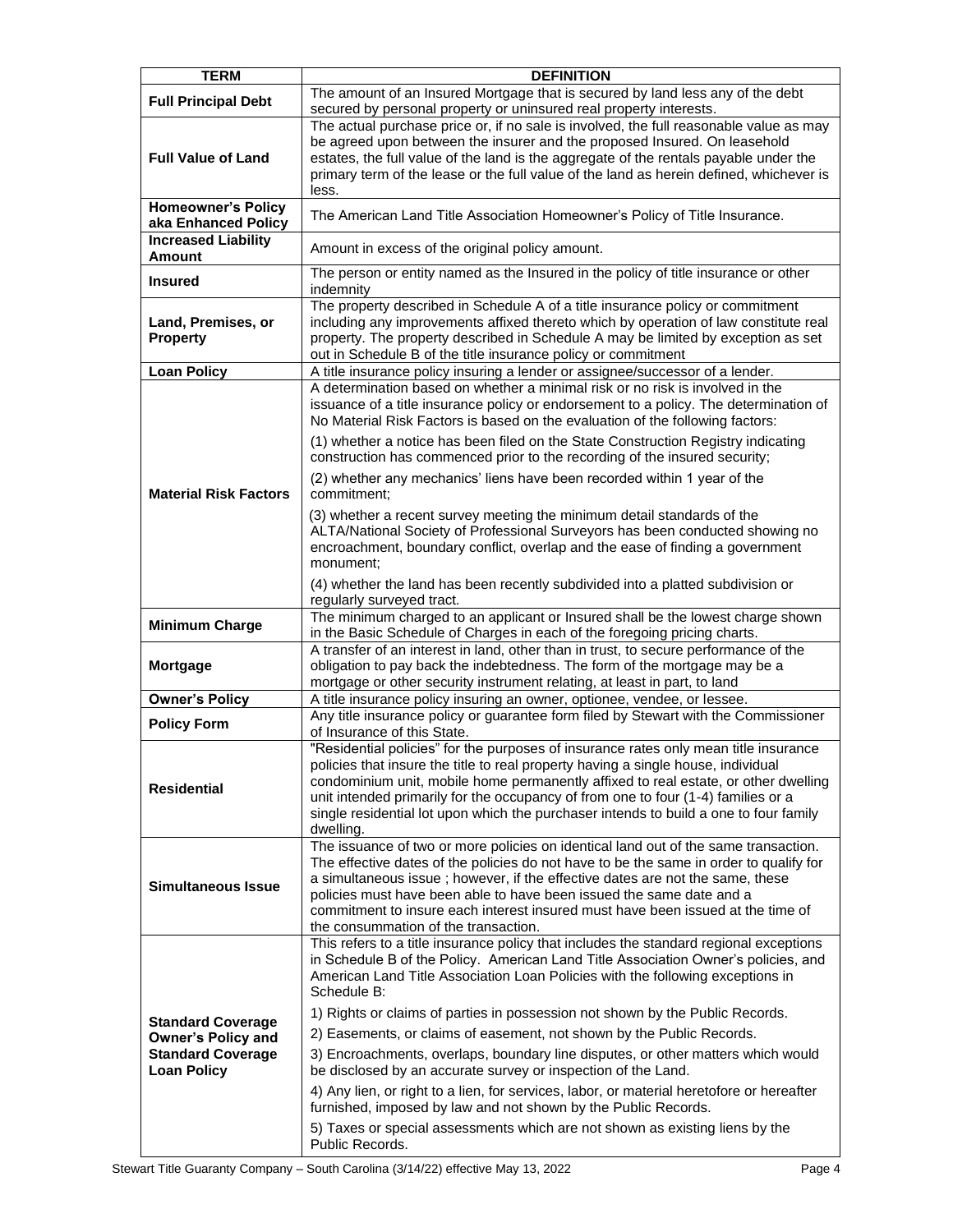| <b>TERM</b>        | <b>DEFINITION</b>                                                                  |
|--------------------|------------------------------------------------------------------------------------|
| <b>Statewide</b>   | A filing made as to all counties (districts) based upon combined experience within |
|                    | the state.                                                                         |
| <b>Stewart</b>     | <b>Stewart Title Guaranty Company</b>                                              |
|                    | A charge in addition to the Basic Schedule of Charges for any policy or            |
| <b>Surcharge</b>   | endorsement.                                                                       |
| <b>Underwriter</b> | <b>Stewart Title Guaranty Company</b>                                              |

### <span id="page-4-0"></span>**B. COMMITMENT FOR TITLE INSURANCE**

When a commitment and/or pre-policy samples for title insurance is required for the closing of any transaction, a work/preparation charge may be collected in addition to the applicable premium. The charge will be retained by the agent/agency/entity responsible for producing the work and so disclosed at or prior to closing in appropriate documents. Any commitment shall be effective for 6 months. Stewart may issue a written endorsement extending the effective period of the commitment provided that:

- a) A request for extension is received prior to expiration of the commitment.
- b) The extension is for no more than 6 months.
- c) The effective date of the commitment remains unchanged.
- d) The commitment may not be extended for a total period of more than 2 years, or 5 years in the case of planned project commitments.

### <span id="page-4-1"></span>**C. OWNER'S OR LEASEHOLD POLICIES**

#### <span id="page-4-2"></span>**1. Basic Schedule of Charges for Owner's or Leasehold Policy**

| <b>LIABILITY AMOUNT</b>                   | <b>CHARGE PER THOUSAND</b> |
|-------------------------------------------|----------------------------|
| Up to \$50,000 of liability written       | \$3.60                     |
| Over \$50,000 and up to \$100,000, add    | \$3.00                     |
| Over \$100,000 and up to \$500,000, add   | \$2.10                     |
| Over \$500,000 and up to \$5,000,000, add | \$1.80                     |
| Over \$5,000,000, add                     | \$1.20                     |
| Minimum charge                            | \$100.00                   |

#### <span id="page-4-3"></span>**2. ALTA Homeowner's Policy of Title Insurance**

The ALTA Homeowner's Policy of Title Insurance is available for qualifying improved oneto-four family residences at the above Basic Schedule of Charges plus an additional 20% of the Basic Schedule of Charges for a Loan and/or an Owner's or Leasehold Policy.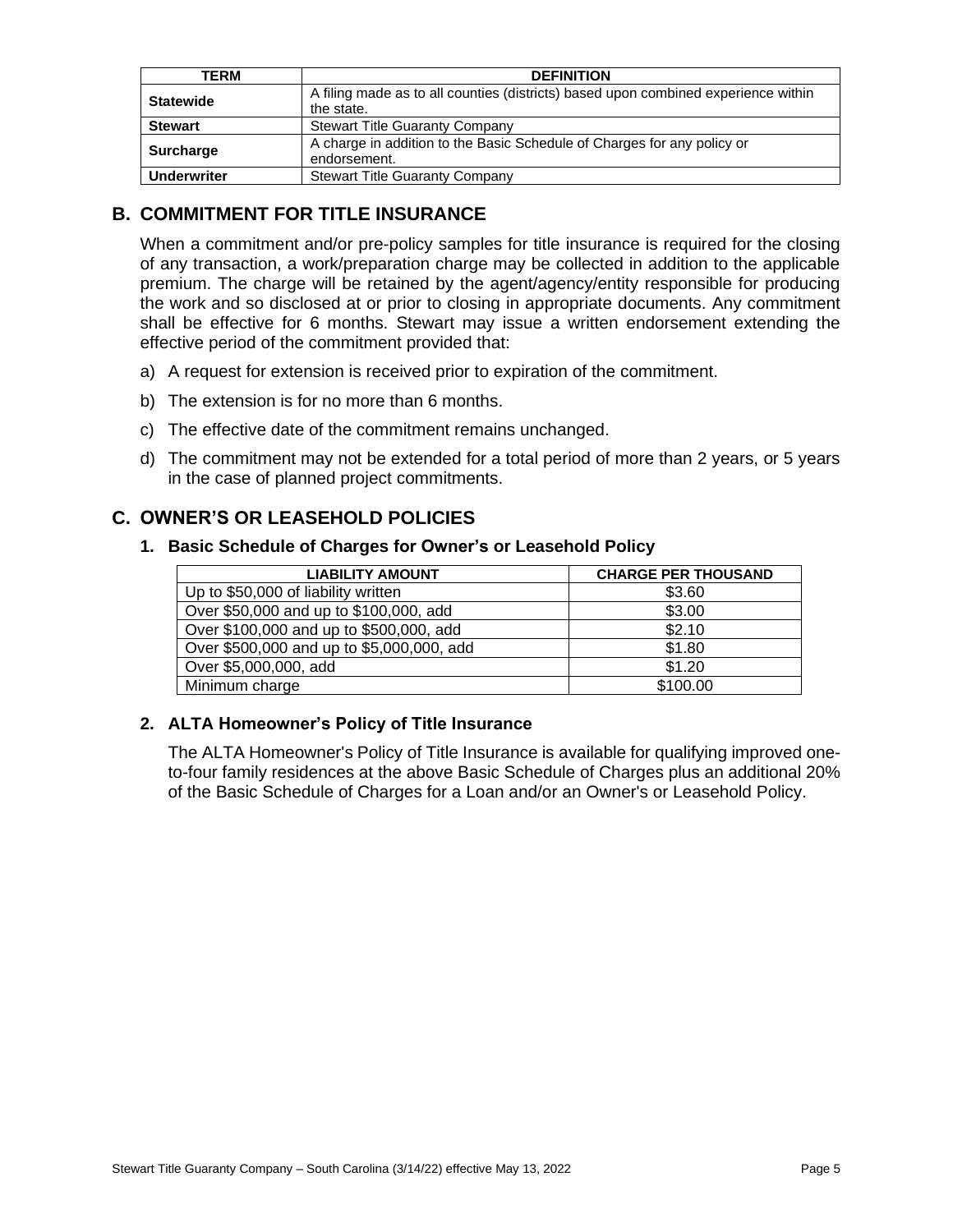# <span id="page-5-0"></span>**D. LOAN POLICIES**

#### <span id="page-5-1"></span>**1. Basic Schedule of Charge for a Loan Policy**

| <b>LIABILITY AMOUNT</b>                   | <b>CHARGE PER THOUSAND</b> |
|-------------------------------------------|----------------------------|
| Up to \$50,000 of liability written       | \$3.60                     |
| Over \$50,000 and up to \$100,000, add    | \$3.00                     |
| Over \$100,000 and up to \$500,000, add   | \$2.10                     |
| Over \$500,000 and up to \$5,000,000, add | \$1.80                     |
| Over \$5,000,000, add                     | \$1.20                     |
| Minimum charge                            | \$100.00                   |

#### <span id="page-5-2"></span>**2. ALTA Expanded Coverage Residential Loan Policies and ALTA Short Form Expanded Coverage Residential Loan Policies**

The charge for these ALTA Expanded Coverage Residential Loan Policies will be 120% of the applicable Basic Schedule of Charges for a Loan Policy, plus any additional charges for endorsements, if any, issued separately or included in the ALTA Expanded Coverage Residential Loan Policy coverages.

#### <span id="page-5-3"></span>**3. Subordinate Mortgages**

- A. The charge for title insurance on second mortgages shall be the same as on first mortgage transactions. The minimum charge shall be \$100.00.
- B. When separate policies are issued simultaneously insuring multiple mortgages on the same property, they shall be treated as a single transaction and the charge shall be based on the aggregate of liability for the policies.

#### <span id="page-5-4"></span>**4. Extension of Loan Policies**

When endorsements are issued extending the effective date of a policy up to a current date, the charge shall be as follows:

| TERM                            | <b>CHARGE</b>                     |
|---------------------------------|-----------------------------------|
| Up to 2 years                   | 20% of Basic Schedule of Charges  |
| Over 2 years and up to 5 years  | 35% of Basic Schedule of Charges  |
| Over 5 years and up to 10 years | 50% of Basic Schedule of Charges  |
| Over 10 years                   | 100% of Basic Schedule of Charges |

Periodic draw endorsements under an insured mortgage, no charge within 2 years from the date of the insured mortgage.

Any increases over the existing face amount of the policy shall be at the applicable charge.

#### <span id="page-5-5"></span>**5. Reissue Charge – First Mortgage Only**

Reissue charges apply up to the original face amount of the previous policy. If more insurance is desired under a reissue policy than was written in the original policy, the excess coverage must be computed at the basic insurance charge. The minimum charge is \$100.00.

A. Owner's, Loan and Leasehold:

When a policy has been issued on the same property within 10 years, a reissue charge of 50% on residential or commercial properties of the original charge shall be applicable up to the face amount of the previous policy, except when application is for coverage on a second or subordinate mortgage. The prior title insurance policy must be physically furnished by the purchaser or purchaser's representative to the entity issuing the new title policy prior to issuance of a new commitment. Ten years or over the premium will be 100% of the basic charges.

B. Lot Development: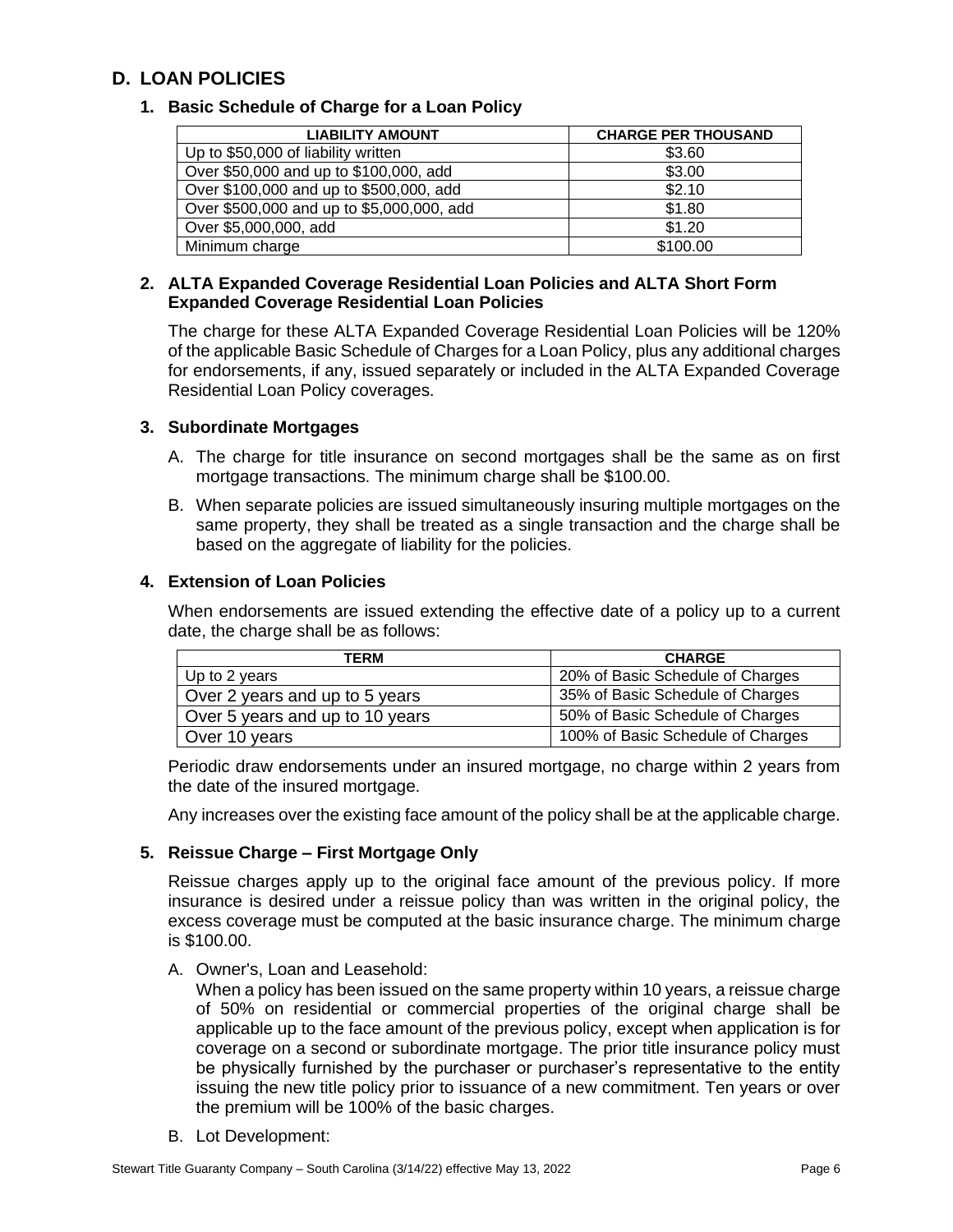When an owner's policy (original policy) is issued insuring property purchased by a developer, reissue charges will apply to owner's or loan policies subsequently issued on any individual lot, condominium unit, residence or acreage sold by the developer, provided however that such reissue charge shall apply only to policies issued within 10 years from the date of the original policy, and the reissue charge shall apply only until policies have been issued of which the face amount equals amount of the original policy.

#### <span id="page-6-0"></span>**6. Loan Policies Insuring Temporary Construction Loans**

- A. Stewart will, upon request, issue a loan policy with a two-year construction exception, good for a period not to exceed 2 years, in connection with a temporary construction loan for the following charge: \$1.75 for each \$1,000 of written liability or fraction thereof, with a minimum charge of \$100. A loan policy insuring a temporary construction loan shall be issued only in connection with a temporary and short-term mortgage for the financing of construction secured by a temporary mortgage or deed of trust, as distinguished from a permanent mortgage or deed of trust securing a permanent mortgage.
- B. If an Owner's Policy to insure the lot value is issued simultaneously with a Loan Policy insuring a temporary construction loan, the Owner's Policy will be calculated at the basic or reissue charge, whichever is applicable. The premium charged will be the higher of the two calculations. An additional premium of \$100.00 will be charged for such simultaneously issued Loan Policy.
- C. If the construction loan becomes the permanent mortgage, the charge shall be computed at the applicable charge for loan policies. However, Stewart will allow as a credit the entire charge paid for the loan policy insuring a temporary construction loan.
- D. If the temporary construction loan is refinanced by a permanent mortgage and Stewart is asked to issue a loan policy in connection with a new mortgage instrument securing the permanent mortgage, no credit shall be allowed against the charge thereof because of the charge for the loan policy insuring a temporary construction loan.
- E. Builder Construction Loan Credit Lines and Additional Property: For the purposes of determining the charge for an endorsement adding lots to an existing builder construction credit line loan policy, the additional charge shall be based on the value of each new parcel or real estate added to the policy's coverage after its original issuance at the Basic Schedule of Charges. Lots may be added to the original loan for no charge until the value of the property added equals the original amount of insurance. For example, if a \$1,000,000 construction loan initially secures 10 lots worth \$30,000 each, for a total of \$300,000, the insured has \$700,000 remaining as a "credit" on the line. That "credit" amount is reduced by the cost of each new lot plus the cost of construction of improvements on the new lot. Thereafter, a charge will be made for any endorsement adding a new lot to the mortgage. That charge is based on the value of the new lot plus the cost of construction of improvements as the Basic Schedule of Charges.

#### **POLICY TYPE(S) CHARGE PER THOUSAND MINIMUM CHARGE** ALTA Residential Limited Coverage Junior Loan Policy with Supplemental Coverage Endorsement Form JR1 and Endorsement Form JR2 (Revolving Credit/ Variable Rate Endorsement) shall be  $$2.00$  | \$100.00 ALTA Short Form Residential Limited Coverage Junior Loan  $$2.00$  \$100.00

#### <span id="page-6-1"></span>**7. Limited Coverage ALTA Junior Loan Policies**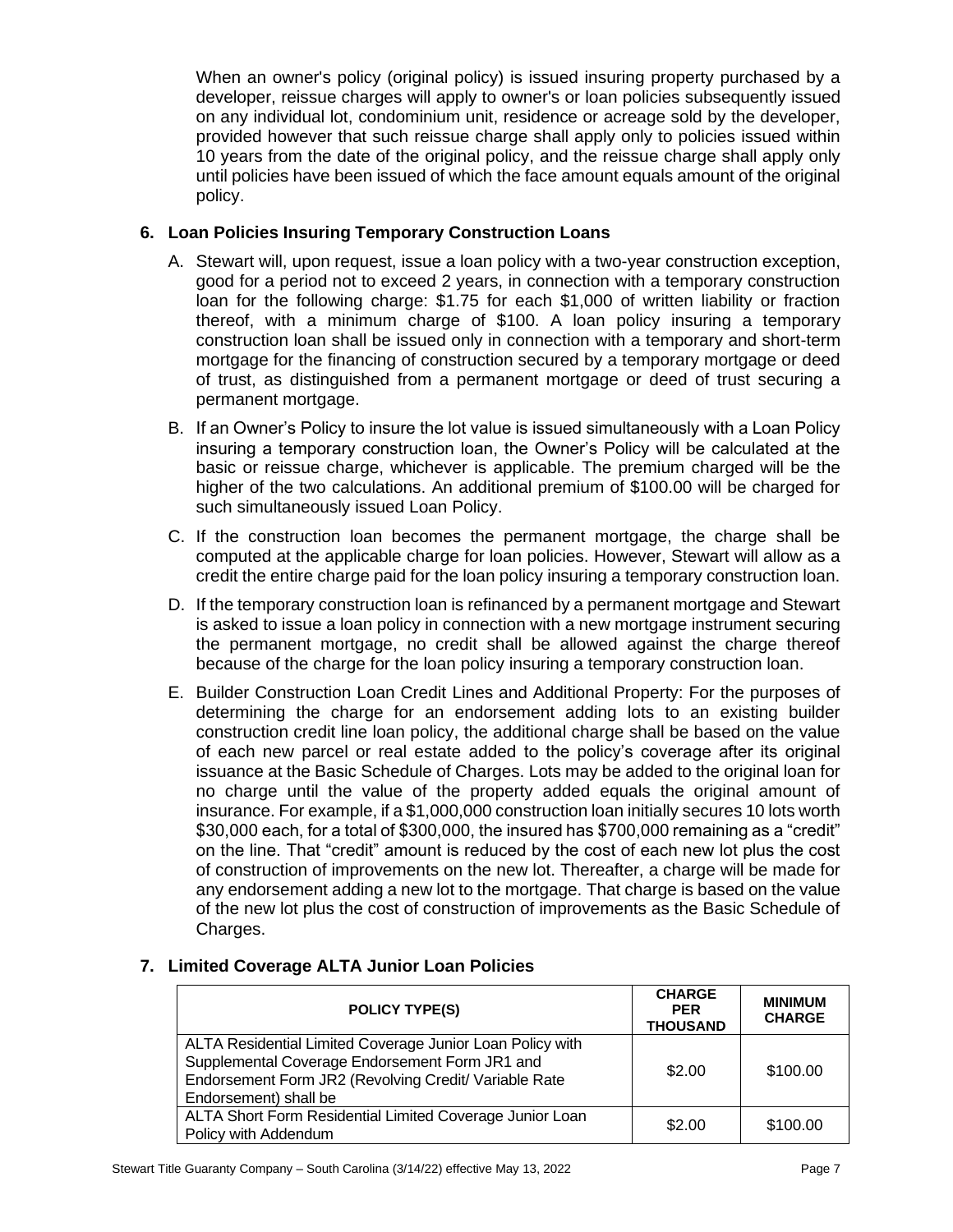| <b>POLICY TYPE(S)</b>                                                                                                                                                                                              | <b>CHARGE</b><br><b>PER</b><br><b>THOUSAND</b> | <b>MINIMUM</b><br><b>CHARGE</b> |
|--------------------------------------------------------------------------------------------------------------------------------------------------------------------------------------------------------------------|------------------------------------------------|---------------------------------|
| Supplemental Coverage Endorsement Form JR1 or the<br>Endorsement Form JR2 (Revolving Credit/Variable Rate<br>Endorsement) when used in connection with the ALTA<br>Residential Limited Coverage Junior Loan Policy | No charge                                      | N/A                             |

#### <span id="page-7-0"></span>**8. ALTA Residential Limited Coverage Mortgage Modification Policy**

The charge for the ALTA Residential Limited Coverage Mortgage Modification Policy shall be \$150.00. The rate shall not include any charges for separate services, including abstracting or search services, or recording, that are provided to institutional lenders. This policy may be issued in connection with a modification of a mortgage by an institutional lender covering one-to-four residential real property or condominiums.

# <span id="page-7-1"></span>**E. SIMULTANEOUS ISSUE OF POLICIES**

| <b>Policy Combination of</b>                                  | Charge                                                           |                                                                                                             |  |
|---------------------------------------------------------------|------------------------------------------------------------------|-------------------------------------------------------------------------------------------------------------|--|
| <b>Owner's and Lender's</b>                                   | <b>Owner's Policy</b>                                            | <b>Lender's Policy</b>                                                                                      |  |
| Owner's (greater value) with Loan                             | 100% of Basic Schedule<br>of Charges                             | \$100                                                                                                       |  |
| Owner's (lesser value) with Loan                              | 100% of Basic Schedule<br>of Charges                             | \$100 plus 100% of Basic<br>Schedule of Charges on<br>amount of the loan<br>exceeding the owner's<br>policy |  |
| ALTA Homeowner's (greater value) with a<br>Loan               | 120% of Basic Schedule<br>of Charges                             | \$100                                                                                                       |  |
| ALTA Homeowner's (lesser value) with a<br>Loan                | 120% of Basic Schedule<br>of Charges                             | \$100 plus 100% of Basic<br>Schedule of Charges on<br>amount of the loan<br>exceeding the owner's<br>policy |  |
| <b>Policy Combination of</b><br><b>Owner's with Leasehold</b> | <b>Owner's Policy</b>                                            | <b>Leasehold Owner's</b><br><b>Policy</b>                                                                   |  |
| Owner's with Leasehold                                        | 100% of Basic Schedule<br>of Charges                             | 30% of Basic Schedule of<br>Charges; minimum \$100                                                          |  |
| <b>Policy Combination of Multiple</b>                         | <b>First Owner's</b>                                             | <b>Second Owner's</b>                                                                                       |  |
| <b>Owners Policies</b>                                        | <b>Policy</b>                                                    | <b>Policy</b>                                                                                               |  |
| Two Owner's policies to two different<br>insureds             | 100% of Basic Schedule<br>of Charges for larger<br>policy amount | 30% of Basic Schedule of<br>Charges for the smaller<br>policy; minimum \$100                                |  |

# <span id="page-7-2"></span>**F. CLOSING PROTECTION LETTERS**

A fee of \$25 per Closing Protection Letter (CPL) is payable in full to the Underwriter at closing for the additional risk it assumes when providing a CPL. In the event of a second mortgage or HELOC by a lender other than the primary lender, an additional fee of \$25 would be payable.

A CPL is available as an option to the parties of the transaction. This protection is apart and separate from the coverage provided under the title insurance policy; however, title insurance must be purchased as a condition for a CPL to become an available option. The election for a CPL must be made prior to or at the time of closing. The protection is available to the purchaser, lender and seller if it involves a sale/purchase transaction, or the borrower/lender in a refinance transaction.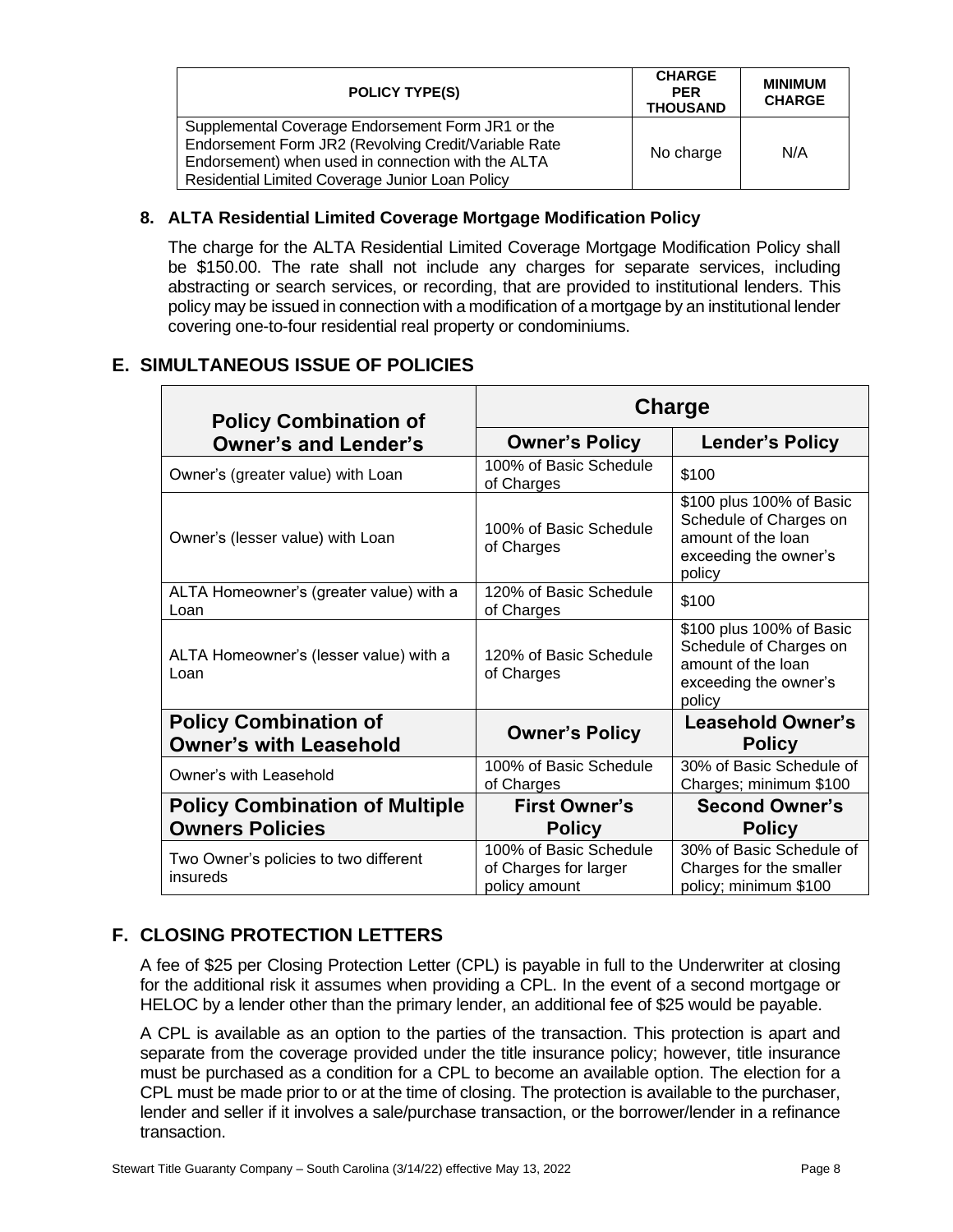#### <span id="page-8-0"></span>**G. MISCELLANEOUS**

#### <span id="page-8-1"></span>**1. Foreclosure Insurance Policy**

The premium for the policy shall be 40% of the Basic Loan Policy charge with a minimum charge of \$100.00. A credit of 50% of the premium paid for the Policy and Down Date Endorsement would be provided on one Owner's Policy issued at the Foreclosure Sale or to the purchaser from the original purchaser if the new policy is issued within 24 months after the recordation of the Foreclosure Sale Deed.

The ALTA Limited Pre-Foreclosure Policy is a policy to be issued prior to foreclosure and would be issued to a foreclosing lender, trustee (in deed of trust states), and/or lender's attorney. The policy insures as to various title matters according to the public records: (1) the ownership of the land; (2) leases, options, or contracts to purchase; (3) notices of bankruptcy; (4) notices of default or foreclosure; (5) defects or encumbrances recorded after the foreclosing mortgage; and (6) addresses and assignments of the above matters or claimants. The Policy is issued in anticipation of a foreclosure of a mortgage and provides the mortgagee with record information regarding those persons who should be joined in a foreclosure action or who should be notified of a foreclosure. Continuation of coverage could be provided by an ALTA Limited Pre-Foreclosure Policy Date Down Endorsement.

#### <span id="page-8-2"></span>**2. Planned Project**

A. Whenever the developer of an apartment project, condominium project or subdivision desires to purchase multiple owner's or loan policies aggregating \$5,000,000 or more, and separate policies on various parcels, leases, units, or apartments, or mortgages are required to be issued to different insureds at different times, the developer may purchase insurance in the amount of the estimated total of all policies to be issued.

The charge applicable to individual policies shall be the charge applicable to a policy in the amount of the estimated total of all policies to be issued.

- B. The charges provided for planned projects shall only apply if:
	- 1) A commitment is issued, covering all real property which shall be insured, in the estimated total amount of all policies to be issued, and
	- 2) All policies are issued within the period of 60 months from the date of the commitment.

If a developer elects to use the planned project charge, no reissue or extension charges shall be applicable to the developer's coverage.

#### <span id="page-8-3"></span>**3. Time Share**

The legislature of South Carolina has enacted a law entitled "Vacation Time Sharing Plans" which provides for both vacation timesharing ownership plans and vacation time sharing plans. S.C. Code Title 27, Chapter 32. "Vacation time sharing ownership plan" is defined as any arrangement, plan or similar devise, whether by tenancy in common, sale, deed or by other means which is subject to supplemental agreement or contract for use of the time share unit, whereby the purchaser receives an undivided ownership interest in and the right to use accommodations or facilities, or both, for a specific period of time during any given years, but not necessarily for consecutive years, which extends for a period of more than one year. "Vacation time sharing lease plan" is defined as any arrangement, plan or similar devise, whether by membership agreement, lease, rental agreement, license, use agreement, security or other means, whereby the purchaser receives a right to use accommodations or facilities or both, but does not receive an undivided fee simple interest in the property, for a specific period of time during any given year, but not necessarily for consecutive years, and which extends for a period of more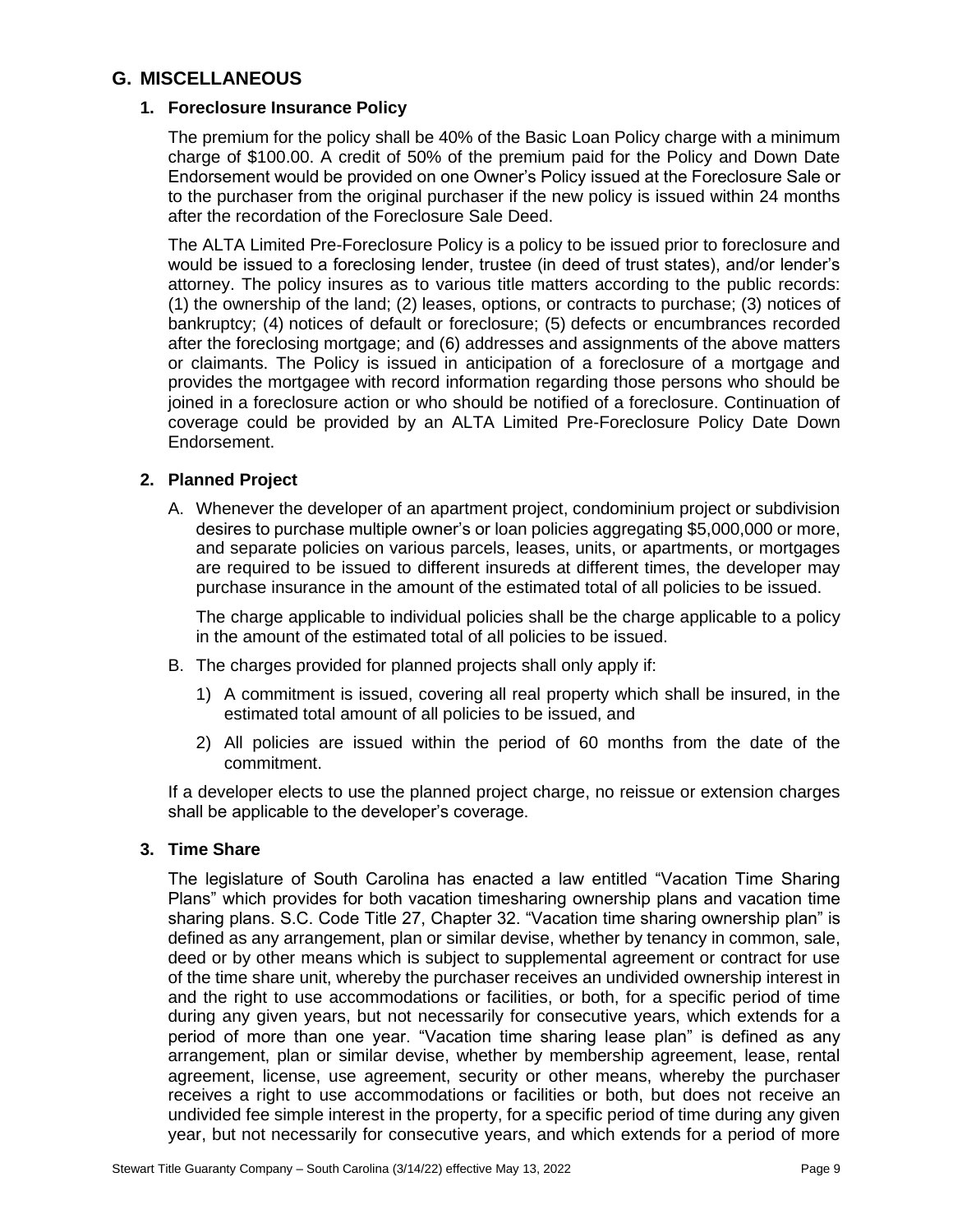than one year. The greater part of the Act is concerned with regulations designed for the protection of purchasers. The minimum charge for time share shall be \$75.

#### <span id="page-9-0"></span>**H. ENDORSEMENTS**

Endorsements for special or unusual risks that are requested by the insured and acceptable to Underwriter may be issued and charged for at a price agreed upon by Stewart and the insured.

- 1. All other endorsements to furnish special coverage will be issued and the charge therefor will be a percentage of the charge applicable to the policy on which the endorsement is written commensurate with the risk assumed by the issuance of such endorsement. Please call 800-327-3596 for assistance.
- 2. HUD Liquidation Program Endorsement When the insured mortgagee under a policy issued by any title insurance company acquires title to a one to four family residence by foreclosure or by voluntary conveyance in lieu of foreclosure and transfers the residence to any government or private agency in connection with a claim arising out of the agency's business of insuring or guaranteeing the repayment of mortgage loans and the agency has acquired the residence for immediate resale, Stewart will issue its interim binder/ commitment good for 24 months, committing to issue an owner's policy in favor of the agency or its resale purchaser, at \$1.80 per \$1,000 of liability. The premium for the owner's policy shall be the same whether the policy is issued to the agency or its purchaser.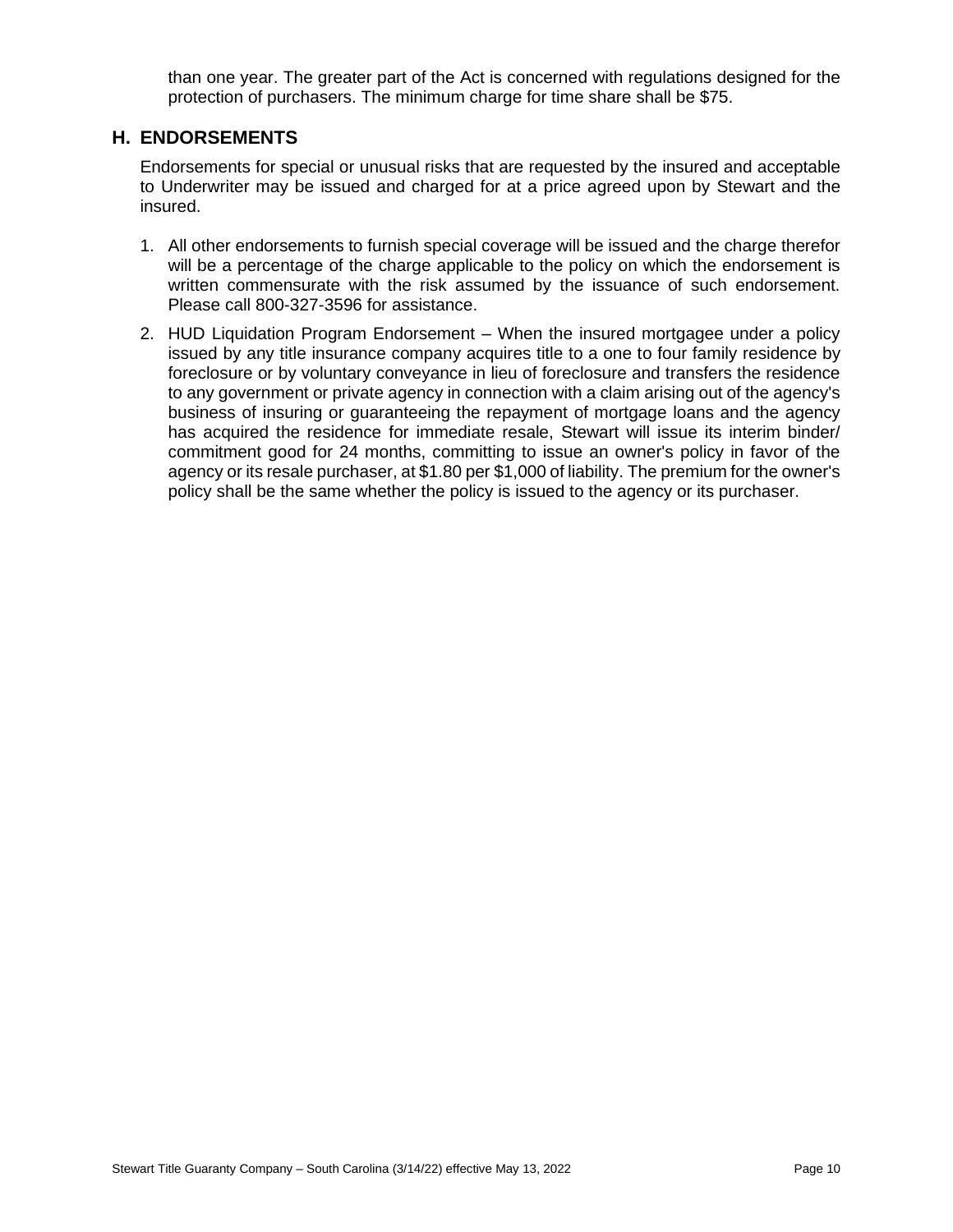#### **SCHEDULE A SPECIAL PRODUCTS AVAILABLE FOR STEWART TITLE GUARANTY COMPANY ("Stewart") ISSUANCE IN THE STATE OF SOUTH CAROLINA**

#### <span id="page-10-0"></span>**I. Secondary Market Short Form Residential Loan Policy One-to-Four Family**

The charge for the Secondary Market Short Form Residential Loan Policy-One-To Four Family will be based on the charges for the loan transaction as indicated as follows for each range set out below:

| <b>LIABILITY</b>                       | <b>CHARGE</b> |
|----------------------------------------|---------------|
| Up to and including \$260,000          | \$345         |
| Over \$260,000 and up to \$500,000     | \$450         |
| Over \$500,000 and up to \$750,000     | \$550         |
| Over \$750,000 and up to \$1,000,000   | \$650         |
| Over \$1,000,000 and up to \$1,500,000 | \$650         |

The Secondary Market Short Form Residential Loan Policy One-to-Four Family policy is designed to provide limited title insurance that meets the title insurance requirements of the Guides of Fannie Mae and Freddie Mac. The Policy is available for first lien refinance and first lien home equity loans as well as first lien purchase transactions. In the latter case, a full priced owner policy will be issued where applicable. The Policy does not contain all of the insuring provisions of the regular ALTA Loan Policy and does not contain specific title exceptions as to matters recorded in the public records. The policy does insure the validity and priority of the mortgage and does insure against title matters to the extent required by the Guides of Fannie Mae and Freddie Mac. This form has been approved by Fannie Mae and Freddie Mac, so its coverage will be acceptable to the lending community. The Policy would be issued only for one-to-four family improved residential properties in established subdivisions for mortgages issued to institutional lien holders.

The policy has been specifically designed for Internet originated loans and the pricing and cost structure has been designed for a centrally processed, Internet ordered title insurance product. In order to produce this Policy at a reduced rate, Stewart would issue it (in accordance with any applicable state law) only if the order, applicable legal description or address, and names of parties to loan transaction for issuance were placed and communications were sent electronically through websites or other electronic communications locations explicitly designated by Stewart for placement of the Secondary Market Short Form Residential Loan Policy-One-To-Four Family. To the extent allowed by applicable federal and state law, the policies would be delivered electronically to lenders, if such delivery is acceptable to lenders, using the same software platforms used for order.

#### <span id="page-10-2"></span><span id="page-10-1"></span>II. **The Article 9 Comprehensive Plus™ Policy of Title Insurance**

| <b>LIABILITY</b>                              | <b>CHARGE PER THOUSAND</b> |
|-----------------------------------------------|----------------------------|
| Up to and including \$100,000                 | \$500.00 (fixed)           |
| Over \$100,000 and up to \$300,000, add       | \$3.85                     |
| Over \$300,000 and up to \$1,000,000, add     | \$2.00                     |
| Over \$1,000,000 and up to \$3,000,000, add   | \$1.50                     |
| Over \$3,000,000 and up to \$5,000,000, add   | \$1.25                     |
| Over \$5,000,000 and up to \$10,000,000, add  | \$1.00                     |
| Over \$10,000,000 and up to \$25,000,000, add | \$0.85                     |
| Over \$25,000,000 and up to \$50,000,000, add | \$0.65                     |
| Over \$50,000,000, add                        | \$0.50                     |

The Article 9 Comprehensive Plus™ Policy of Title Insurance (Lender's) and the Article 9 Comprehensive Plus™ Policy of Title Insurance (Owner's) are title insurance policies that will be issued to owners of and lenders secured by liens on various types of collateral, including (if applicable) fixtures, timber, as-extracted collateral and other Collateral.